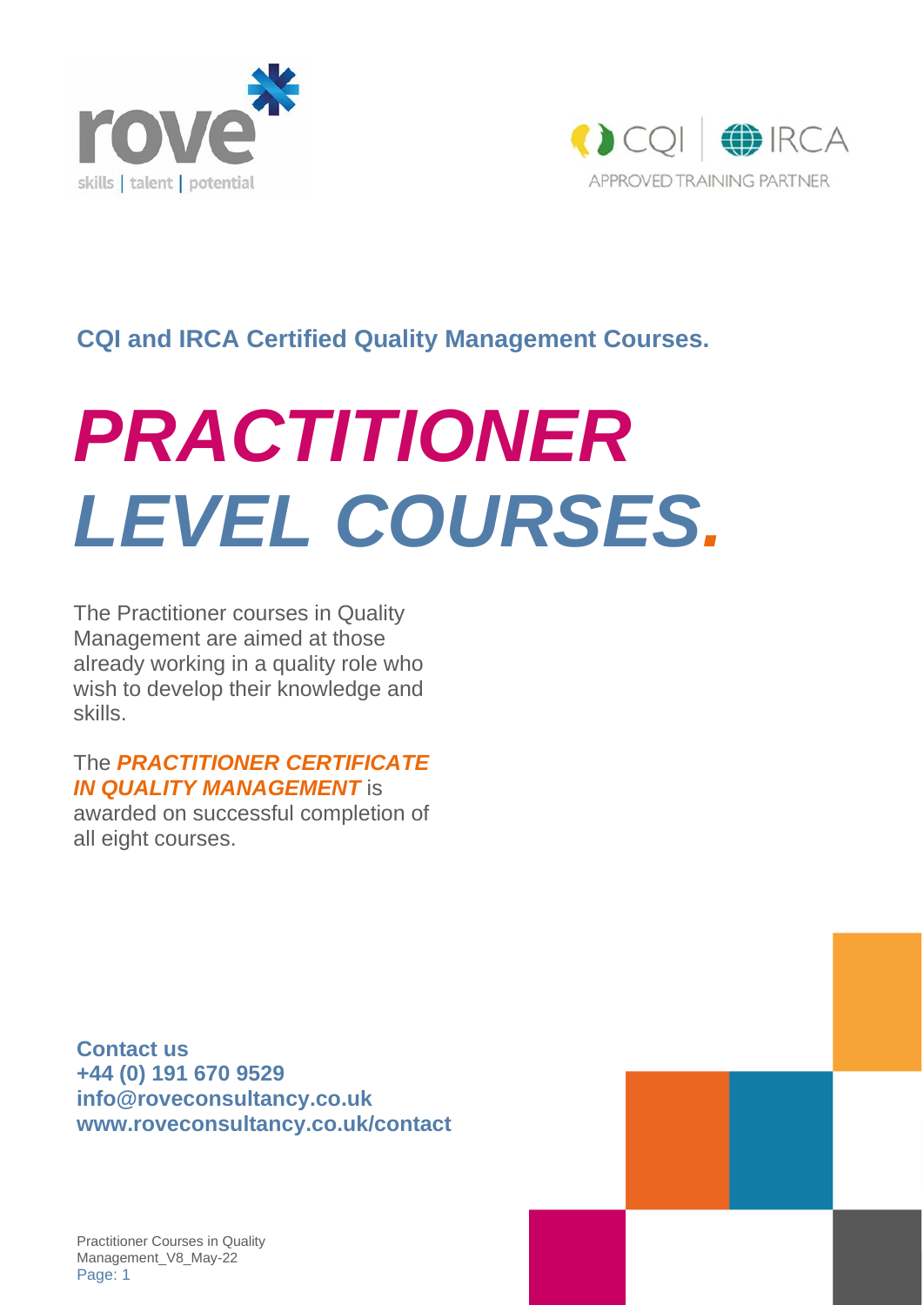



# *WELCOME.*

| <b>CONTENTS</b>                                   | <b>PAGE</b>    |
|---------------------------------------------------|----------------|
| <b>Practitioner courses in Quality Management</b> | $3 - 4$        |
| About rove                                        | 5              |
| Delivery methodology                              | 5              |
| <b>Assessment and Certification</b>               | 6              |
| Course fees                                       | $\overline{7}$ |
| Enrolment                                         | $\overline{7}$ |
| Managing Process Performance (PT202)              | $8 - 9$        |
| <b>Managing Management Systems (PT203)</b>        | $10 - 11$      |
| Managing Change and Continual Improvement (PT204) | $12 - 13$      |
| Managing Problem Solving (PT205)                  | 14             |
| Managing Supply Chains (PT206)                    | $15 - 16$      |
| Managing Customer Excellence (PT207)              | $17 - 18$      |
| Managing Quality Planning (PT208)                 | $19 - 20$      |
| Managing and Influencing Stakeholders (PT209)     | $21 - 22$      |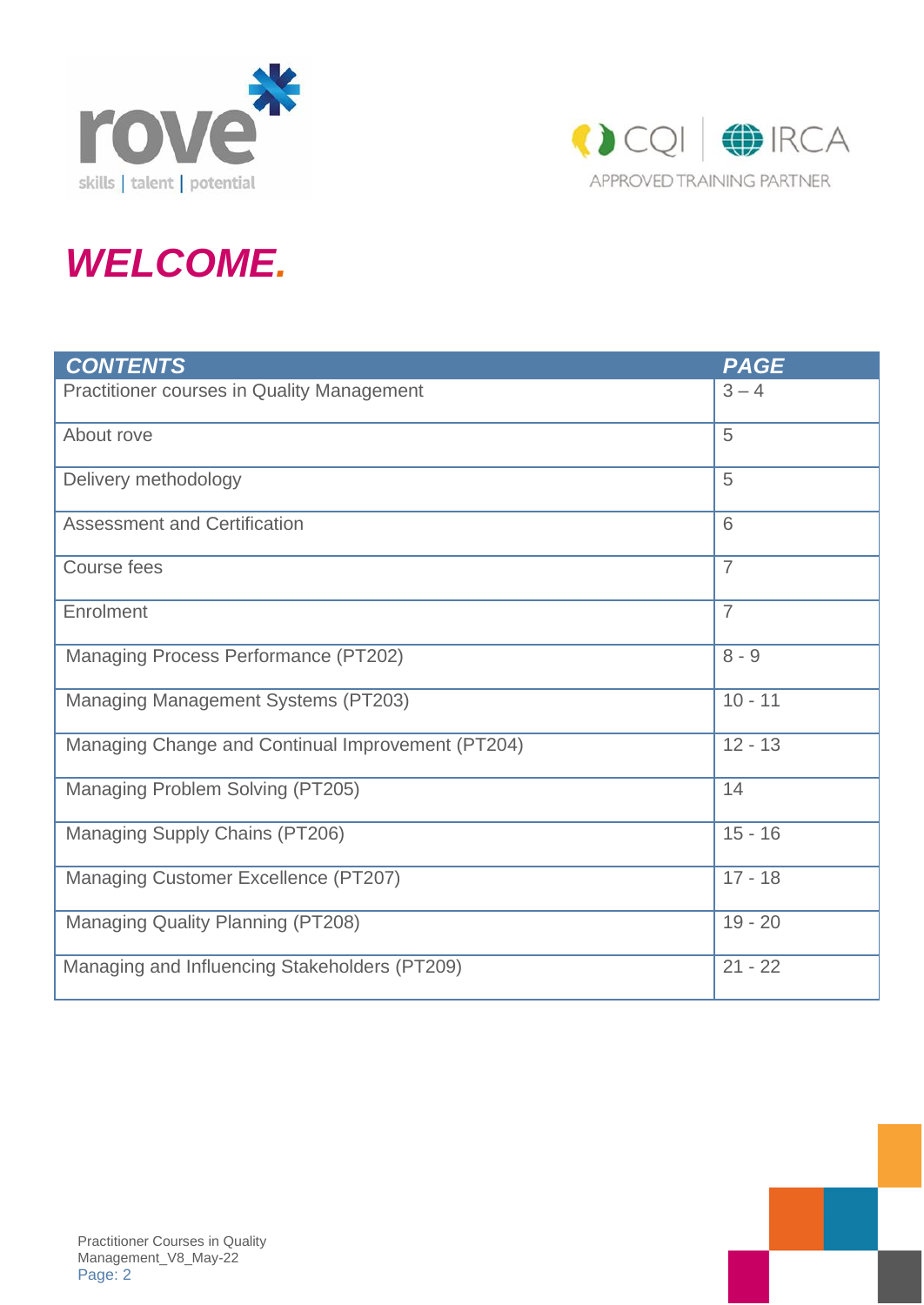



## *CQI AND IRCA CERTIFIED PRACTITIONER LEVEL COURSES IN QUALITY MANAGEMENT.*

The Practitioner level courses in Quality Management provide delegates with an understanding of management level quality topics and how this knowledge applies to their organisation and industry.

These courses are designed specifically for those working in a quality role and are or aspire to middle management.

There are eight Practitioner courses:

- **1.** Managing **Process Performance** (PT202)
- **2.** Managing **Management Systems** (PT203)
- **3.** Managing **Change and Continual Improvement** (PT204)
- **4.** Managing **Problem Solving** (PT205)
- **5.** Managing **Supply Chains** (PT206)
- **6.** Managing **Customer Excellence** (PT207)
- **7.** Managing **Quality Planning** (PT208)
- **8.** Managing and Influencing **Stakeholders** (PT209).

## *PRACTITIONER CERTIFICATE.*

The Practitioner Certificate in Quality Management is awarded by the CQI following successful completion of all eight courses.

# *HOW WILL YOU BENEFIT?*

The Chartered Quality Institute (CQI) and its IRCA division are the leading global professional bodies for quality and audit professionals. As the only chartered body in the world that's dedicated to quality management, 60,000 delegates in over 100 countries across the world take CQI and IRCA Certified Training every year. Here's why:

- With three levels of training and a variety of modular courses, you can create a learning programme perfectly tailored to your needs whatever your career stage.
- Training is mapped to the CQI's Competency Framework, so you learn the relevant, up-to-date skills employers want.
- Our certified training courses provide you with the skills and knowledge to support your application for CQI [membership.](https://www.quality.org/cqimembership-become-member)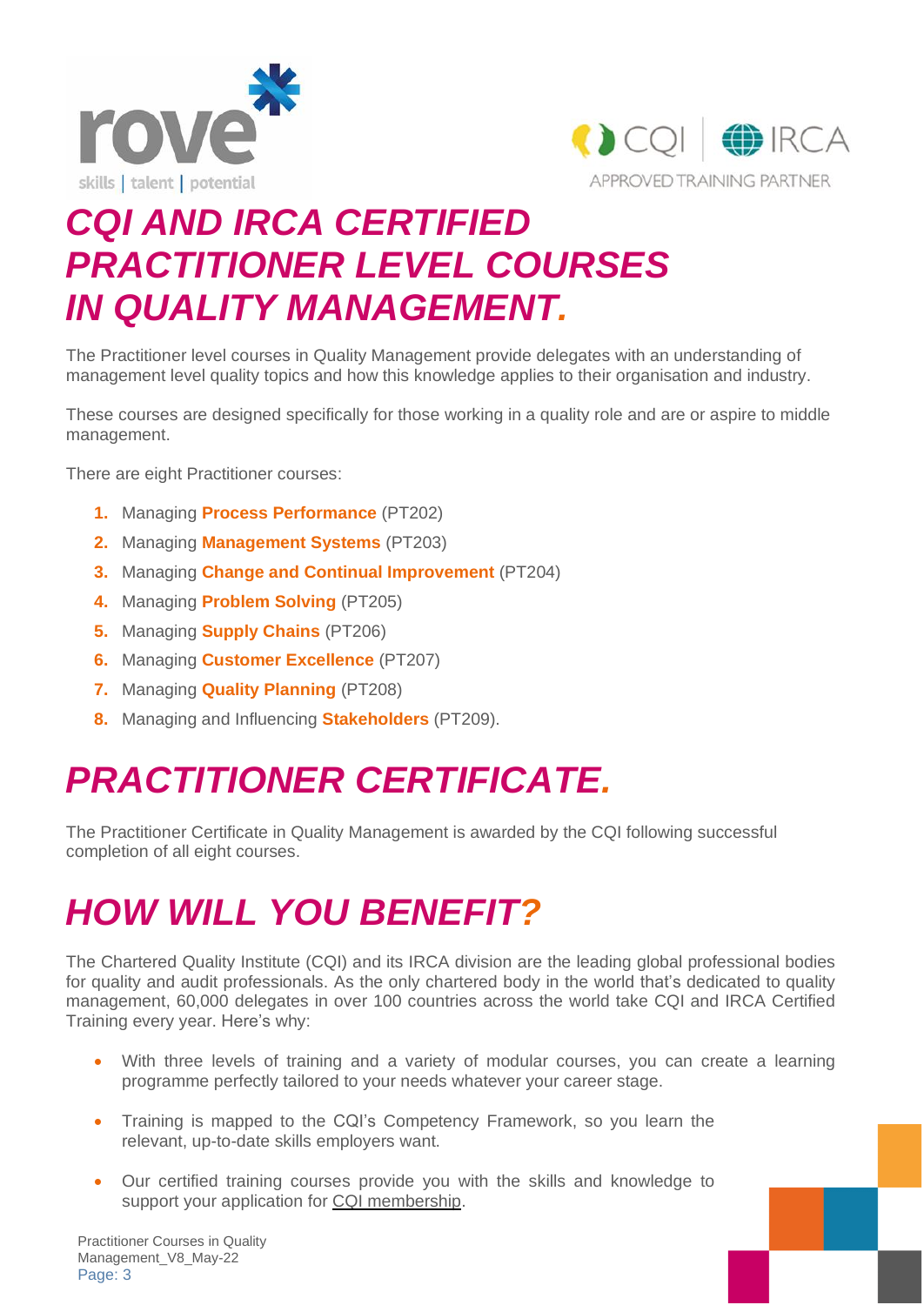



# *AT A GLANCE…*

| <b>COURSE TITLE</b>                                                            | <b>COURSE</b><br><b>CODE</b> | <b>INDICATIVE</b><br><b>LEARNING</b><br><b>HOURS</b> | <b>COURSE OVERVIEW</b>                                                                                                                                                                                                                                                                                  |
|--------------------------------------------------------------------------------|------------------------------|------------------------------------------------------|---------------------------------------------------------------------------------------------------------------------------------------------------------------------------------------------------------------------------------------------------------------------------------------------------------|
| <b>MANAGING</b><br><b>PROCESS</b><br><b>PERFORMANCE</b>                        | PT202                        | 24 hours                                             | Provides practical skills development in the management of<br>process operation and delegates will develop the capability of<br>leading teams in the development of management processes<br>and performance measures that indicate the effectiveness of<br>operational processes.                       |
| <b>MANAGING</b><br><b>MANAGEMENT</b><br><b>SYSTEMS</b>                         | PT203                        | 24 hours                                             | Provides the practical skills that enable delegates to work<br>with an organisation and other quality professionals to<br>support the development of management systems and<br>associated management processes using a process-based<br>approach, risk-based thinking and PDCA in a systems<br>context. |
| <b>MANAGING</b><br><b>CHANGE AND</b><br><b>CONTINUAL</b><br><b>IMPROVEMENT</b> | <b>PT204</b>                 | 24 hours                                             | Provides practical skills development in the management of<br>change within the context of process management and<br>improvement, the capability of leading teams in the<br>development of their improvement approaches and the ability<br>to facilitate the management of the associated changes.      |
| <b>MANAGING</b><br><b>PROBLEM</b><br><b>SOLVING</b>                            | PT205                        | 24 hours                                             | Provides practical skills development of the fundamental<br>tools, techniques and structured methodologies for problem<br>solving and the capability to lead a problem-solving team in<br>the application of the key tools and development of robust<br>and sustainable solutions.                      |
| <b>MANAGING</b><br><b>SUPPLY CHAINS</b>                                        | PT206                        | 24 hours                                             | Provides the practical skills required to manage a broad<br>range of supplier activities, the capability to assess the<br>approaches taken by suppliers, measure performance,<br>manage supply chain risks and encourage suppliers to take a<br>process-based approach to drive improvement.            |
| <b>MANAGING</b><br><b>CUSTOMER</b><br><b>EXCELLENCE</b>                        | PT207                        | 24 hours                                             | Provides the practical skills required to identify different types<br>of customers and stakeholders, gain insight into their<br>requirements and translate requirements into their<br>organisation's governance, assurance and improvement<br>processes, hence driving customer excellence.             |
| <b>MANAGING</b><br><b>QUALITY</b><br><b>PLANNING</b>                           | <b>PT208</b>                 | 24 hours                                             | Provides the practical skills to manage the early phases of<br>the product/service lifecycle and work with teams to deploy<br>an integrated project-based approach to product/service<br>quality planning and risk management, to meet customer and<br>stakeholder requirements.                        |
| <b>MANAGING AND</b><br><b>INFLUENCING</b><br><b>STAKEHOLDERS</b>               | PT209                        | 24 hours                                             | This course provides practical skills development to<br>effectively apply a range of tools and techniques when<br>working with customers, stakeholders, top management and<br>external providers/suppliers to increase their readiness to<br>change and overcome resistance.                            |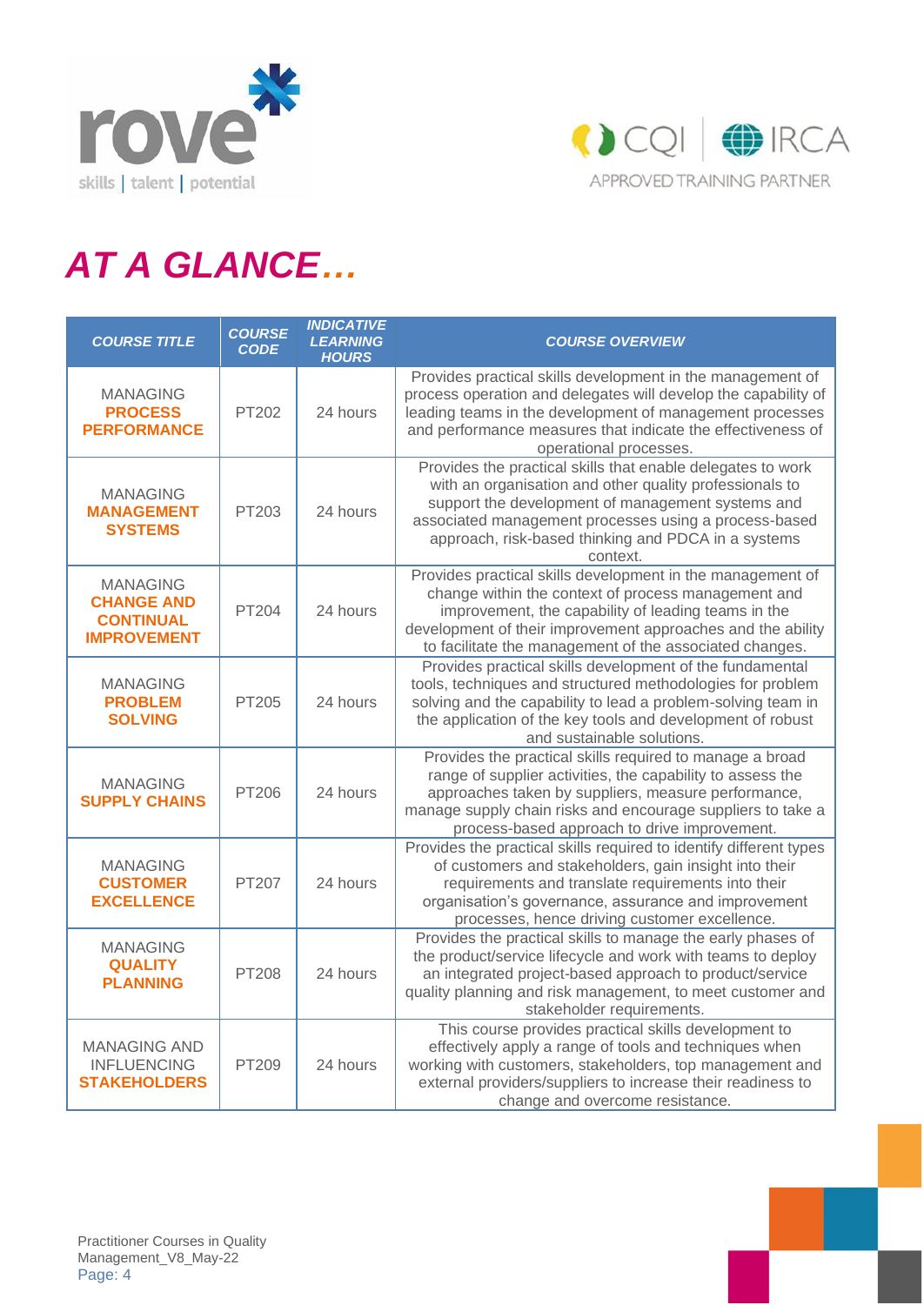



# *ABOUT ROVE.*

rove has worked in partnership with the CQI and IRCA since 2010. It has delivered CQI and IRCA training programmes, supporting quality management professionals develop and progress in their careers. rove initially offered the Level 3 Certificate and Level 5 Diploma in Quality Management qualifications, and from 2016 the Foundation, Practitioner and Professional Level courses.

rove has been assessed and certified as an Approved Training Partner (ATP) by the CQI and IRCA. This means it has the processes and systems in place to deliver certified courses to the highest standards. The CQI and IRCA undertake ongoing monitoring activities to ensure rove continues to meet ATP requirements.

Since 2016, rove has worked with over 400 learners, from over 300 companies - both in the UK and Internationally. It has a course pass rate of 100% (over 700 courses completed) and has supported nearly 30 individuals to achieve the Practitioner and Professional Certificates in Quality Management. rove is the only ATP able to offer Professional courses and the Professional Level Certificate in Quality Management.

# *FLEXIBLE DELIVERY – HOW?*

rove's supported distance learning model means you can study when you want – its systems provide you with 24/7 access to course materials and assessments and your dedicated tutor will provide timely advice, support and feedback throughout your course. This means:

- You're not constrained to set dates/times for training you can start when you're ready.
- You can complete your training at a pace that's best for you if you have more time than expected you can accelerate your learning and complete earlier than planned.
- You can access course learning, assessment and study support materials, receive feedback and support and sit your exam at a time and place that works for you.

If you'd like to know more about how our delivery model works, please get in [touch.](mailto:info@roveconsultancy.co.uk)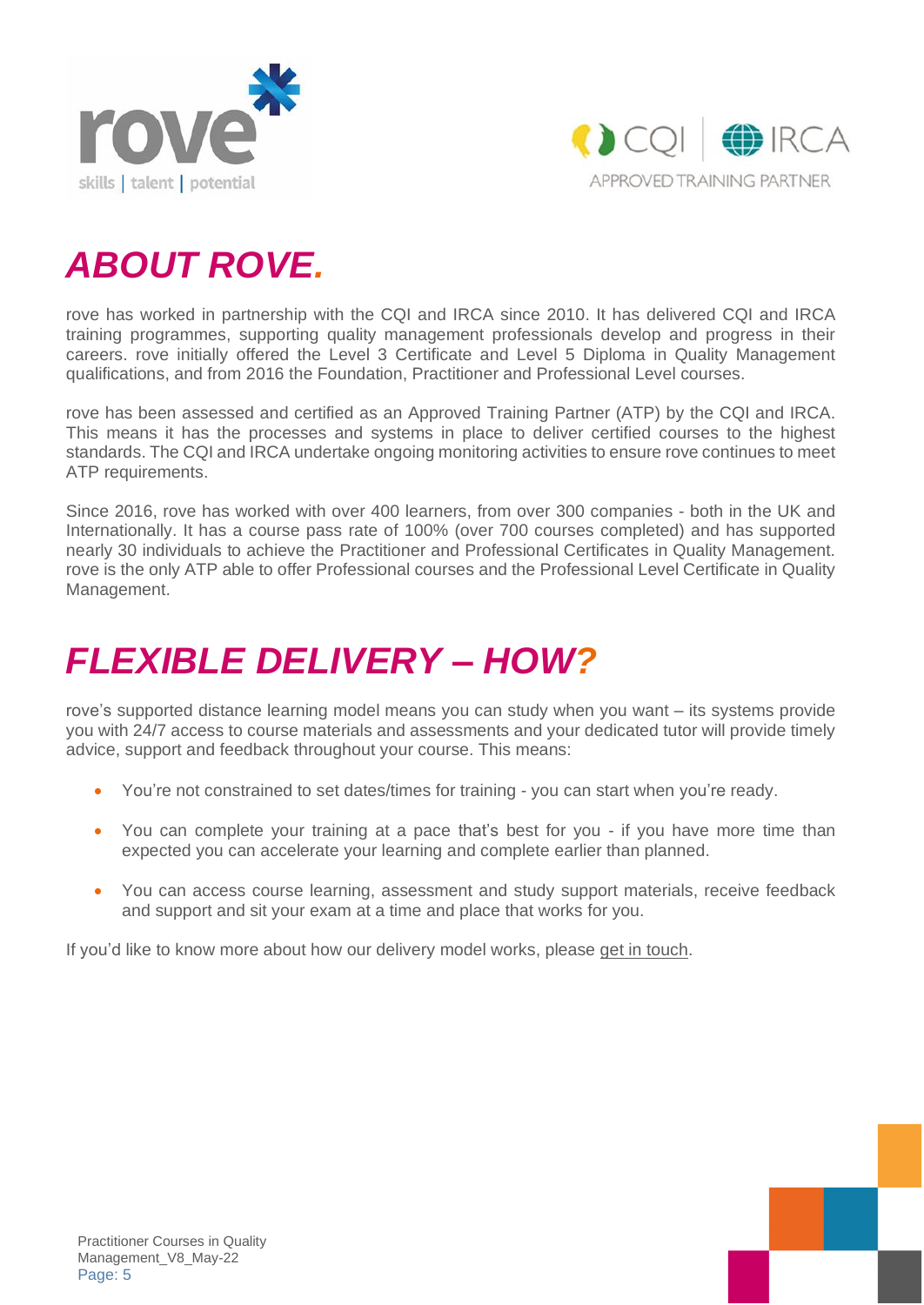



# *HOW LONG DOES IT TAKE?*

Each course typically takes eight weeks to complete, however this is dependent on the time you're able to dedicate to study. Following successful completion of your course workbook, you need to arrange and sit your examination within a two-week time frame. The maximum duration per course is **six months** (CQI requirement).

If you undertake the Practitioner Certificate, you are required to complete all eight courses within **three years** (CQI requirement). The time limit begins from when you start your first course.

# *WHAT ARE THE ENTRY REQUIREMENTS?*

The Practitioner courses are aimed at those practising in quality and aspiring towards middle management. At the point of enrolment, we ask you to provide a brief statement on your experience, training, qualifications and study goals (or you can send your CV). Our Programme Lead will assess this to ensure the level is appropriate and will support your development aims.

Unsure which level or course is right for you?

- Use the CQI tool to help [\(https://www.quality.org/training/quiz\)](https://www.quality.org/training/quiz).
- Get in [touch](mailto:info@roveconsultancy.co.uk) to request a free consultation.

# *ASSESSMENT AND CERTIFICATION.*

- Assessment for practitioner courses is two-fold. On successful completion of the course workbook for you will sit a CQI-set, multiple-choice (30 question), open book, one hour exam. The pass mark is 66%
- When you pass the exam you will be awarded a certificate of achievement.
- The **Practitioner Certificate in Quality Management** is awarded on achievement of all eight courses.

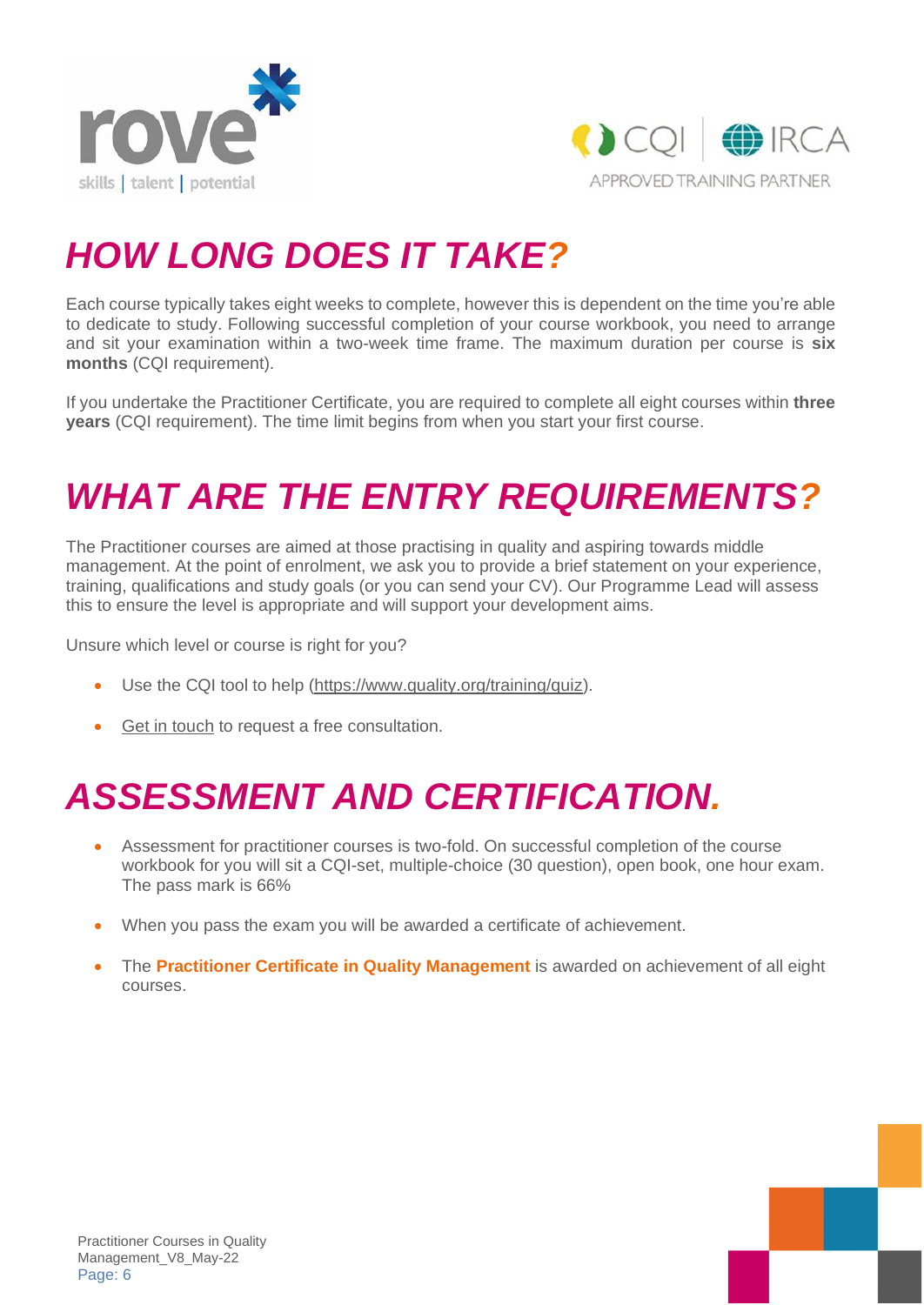



# *COURSE FEES.*

If you enrol on more than one course, you have the option to pay on a course-by-course basis.

A *10% discount* will be applied if you enrol on the Practitioner Certificate in Quality Management / all eight courses.

Individual Practitioner level courses:

- *£495.00 + VAT*.
- *£445.50 + VAT (10% discount)*

The Practitioner Certificate / all eight courses:

- *£3,960 + VAT*
- *£3,564 + VAT (10% discount)*

#### **What's included?**

• Course fees include: tutorial support, course induction, learning, assessment and support materials, an account for our learning management system, one attempt at the examination and CQI registration and certification.

### *HOW TO ENROL?*

We don't have set start dates for our courses, so you can enrol at any time.

Please complete our online [enrolment](https://www.surveymonkey.co.uk/r/CQIEnrolmentForm) form.

Once we receive your enrolment form, we will process your application and issue an invoice for your course fees. Following payment, we will contact you to arrange your induction.

### *QUESTIONS?*

If you have any questions, please get in touch:

+44 (0) 191 670 9529 or [info@roveconsultancy.co.uk.](mailto:info@roveconsultancy.co.uk)

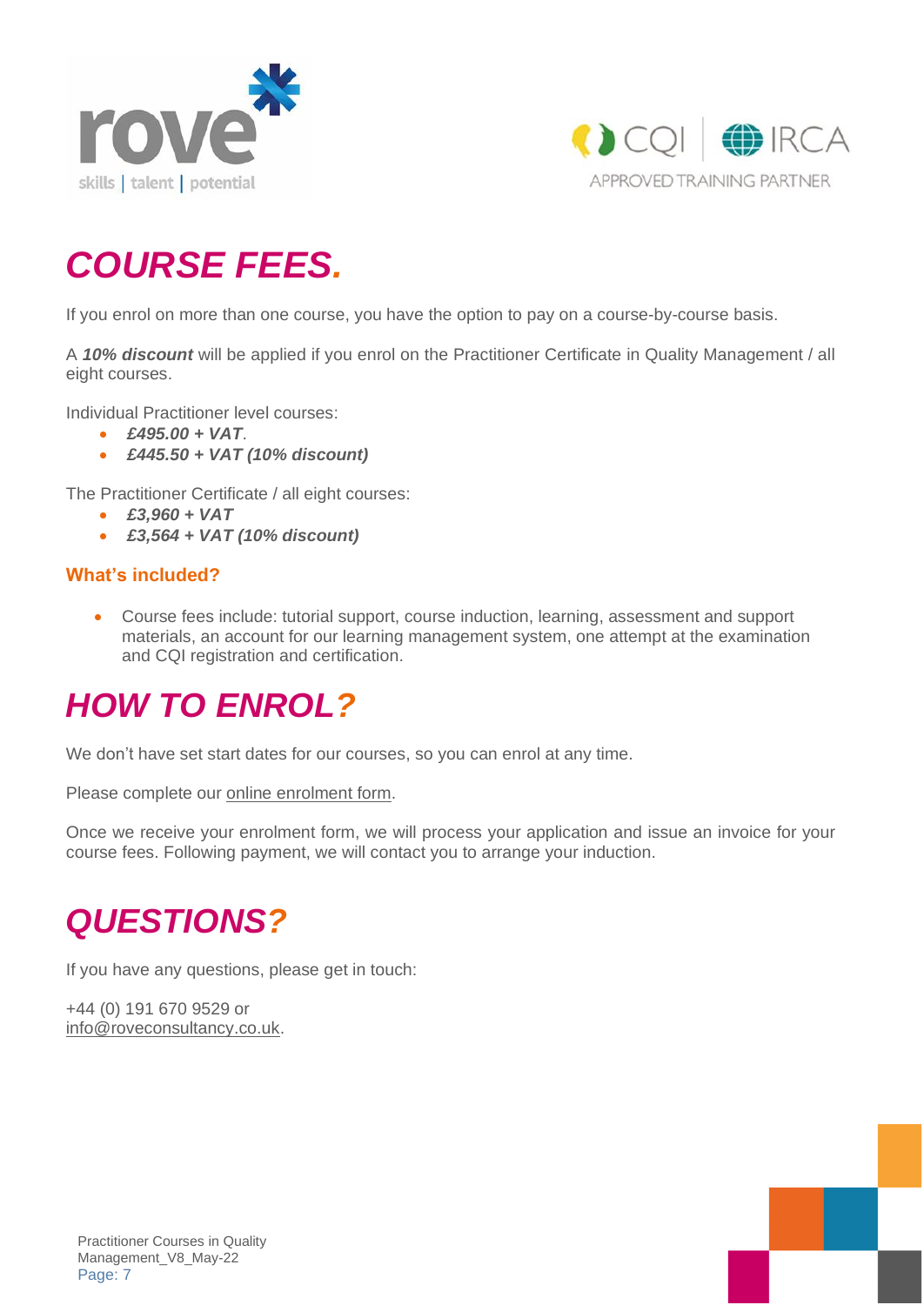



# *MANAGING PROCESS PERFORMANCE (PT202)*

### **Overview**

This course provides practical skills development in the management of process operation and delegates will develop the capability of leading teams in the development of management processes and performance measures that indicate the effectiveness of operational processes.

| LEVEL                             | Practitioner                                 |
|-----------------------------------|----------------------------------------------|
| <b>DURATION</b>                   | 24 hours (indicative), approximately 8 weeks |
| <b>ASSESSMENT</b>                 | Workbook completion and examination          |
| <b>RECOMMENDED PRIOR LEARNING</b> | Introduction to Problem Solving (FD102)      |
| <b>DELIVERY</b>                   | Distance learning                            |
| <b>COST</b>                       | £495 + VAT                                   |

### **Indicative course content**

Introduction to process management and the relationship between standardisation, performance management and continual improvement

#### **Roles in process management:**

- **Process management roles**
- **Teams**
- Behaviours for effective process and performance management.

#### **Management techniques and tools to embed standardisation:**

- Managing documentation
- Construction and use of SOPs, SPLs, visual aids and workplace organisation (5S)
- Managing risk. Construction and use of risk matrix and mistake proofing
- Managing skills and resources. Skills and competency matrix.

#### **Identification of key measures of process performance:**

- Voice of the customer. Definitions and use of focus groups, face-to-face interviews, questionnaires, interviews and observation
- Types of data: qualitative, categorical, ordinal, discrete (or attributes), continuous (or variables) and the benefits/drawbacks of each
- Sampling methods: random, systematic and stratified
- Selecting key measures. Construction and use of CTQ Trees, requirements matrices, operational definition and link to the system level measures of performance against customer and stakeholder requirements
- **Defining and analysing the measurement process. Performance of the** measurement process with respect to bias, linearity, stability (variation), repeatability and reproducibility.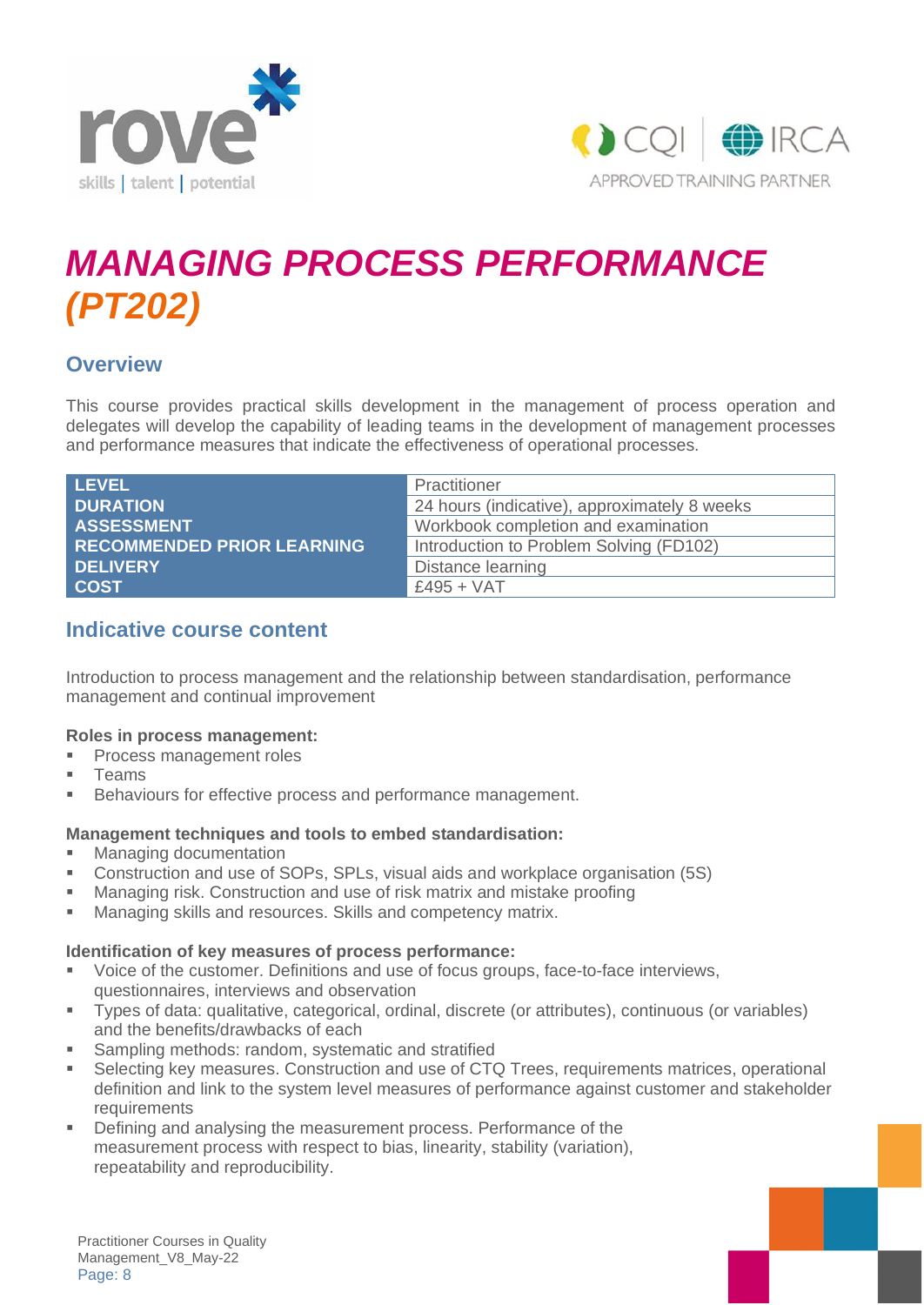



#### **Use of the following tools for displaying/analysing data:**

- Check sheets and data collection forms
- Run charts
- Control charts
- Histograms
- Capability analysis.

#### **Management techniques and tools to monitor performance:**

- Construction and use of visual management boards, description of associated management processes and tiered accountability
- Process confirmation.

#### **Management techniques and tools to improve performance:**

- Visual management for action planning and execution
- Visual management to monitor corrective actions
- **•** Process review
- Role of audit
- Benchmarking.

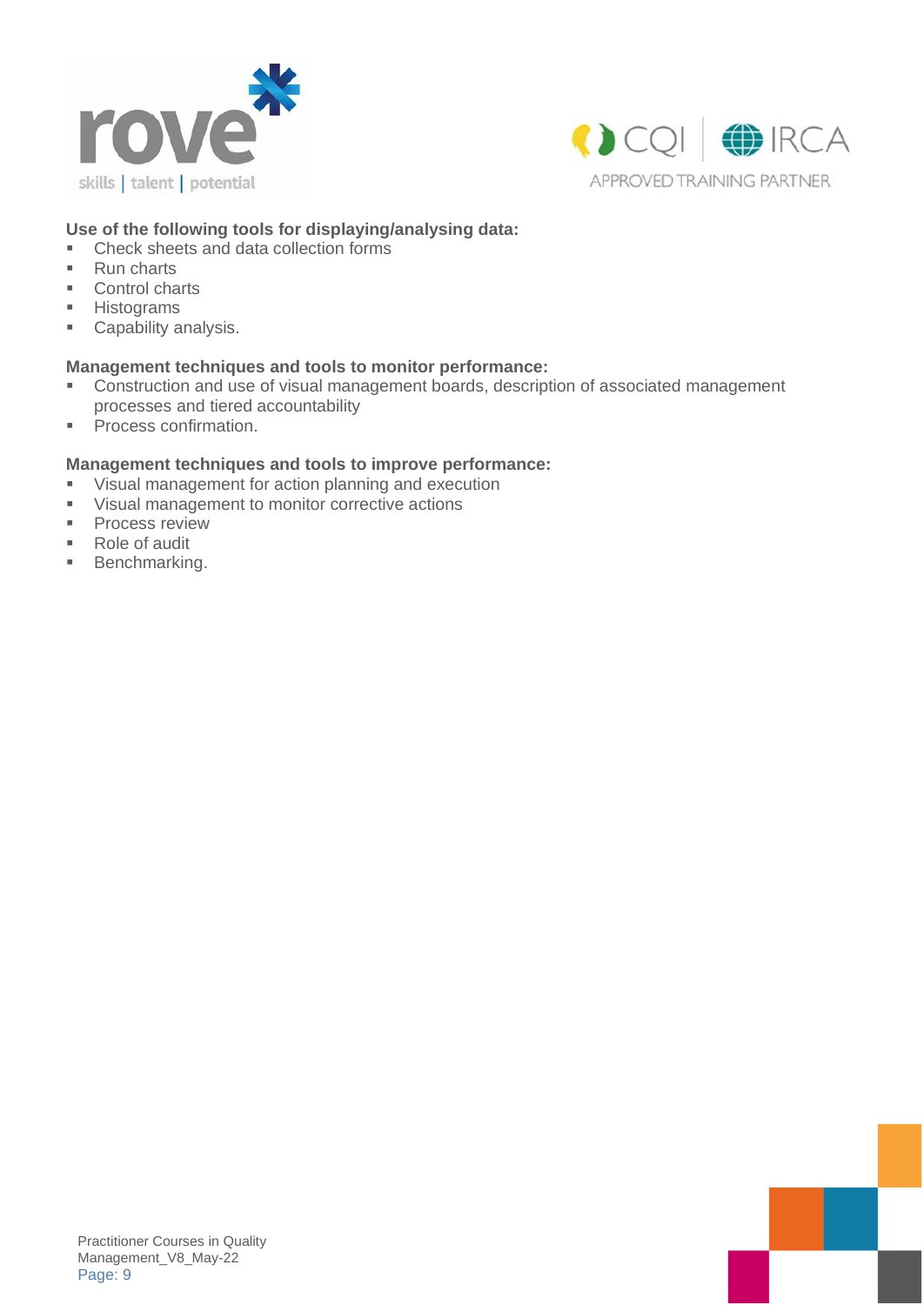



# *MANAGING MANAGEMENT SYSTEMS (PT203)*

### **Overview**

This course provides the practical skills that enable delegates to work with an organisation and other quality professionals to support the development of management systems and associated management processes using a process-based approach, risk-based thinking and PDCA in a systems context.

| <b>LEVEL</b>                      | Practitioner                                 |
|-----------------------------------|----------------------------------------------|
| <b>DURATION</b>                   | 24 hours (indicative), approximately 8 weeks |
| <b>ASSESSMENT</b>                 | Workbook completion and examination          |
| <b>RECOMMENDED PRIOR LEARNING</b> | Introduction to Management Systems (FD107)   |
| <b>DELIVERY</b>                   | Distance learning                            |
| <b>COST</b>                       | $£495 + VAT$                                 |

### **Indicative course content**

#### **Management system structure and framework:**

- **■** Systems thinking
- PDCA thinking model and representation in Annex SL
- Seven quality management principles (from ISO 9001)
- Process-based approach
- **Process management and standardisation**
- Risk-based thinking
- **•** Definitions of customer focus, process approach, risk-based thinking, opportunity, context, policy, quality objectives, support, operation, external providers, documented information, audit programme, management review, non-conformity, corrective action and types of improvement
- Overview of other related standards (ISO 14001, OHSAS 18001, ISO/IEC 27001).

#### **Organisational scope and context:**

- Mapping an organisation as a system. Representation and management of an organisation as a system. Mapping the organisation as a system of processes (core, enabling, strategic, external data generation)
- Listening processes to gather data on the organisational environment
- Policy deployment overview. Relationship between customer focus, risk, opportunity and context in setting quality policy and objectives, and overview of a Hoshin Kanri. Attributes of effective quality objectives and plans
- Management review for learning. Attributes of effective management review conducted for learning.

#### **Roles in the management system:**

- System leaders (top management). The role of 'top management' in leading the organisation as a system of interrelated process
- Process owners
- Process managers
- **■** Improvement roles.

Practitioner Courses in Quality Management\_V8\_May-22 Page: 10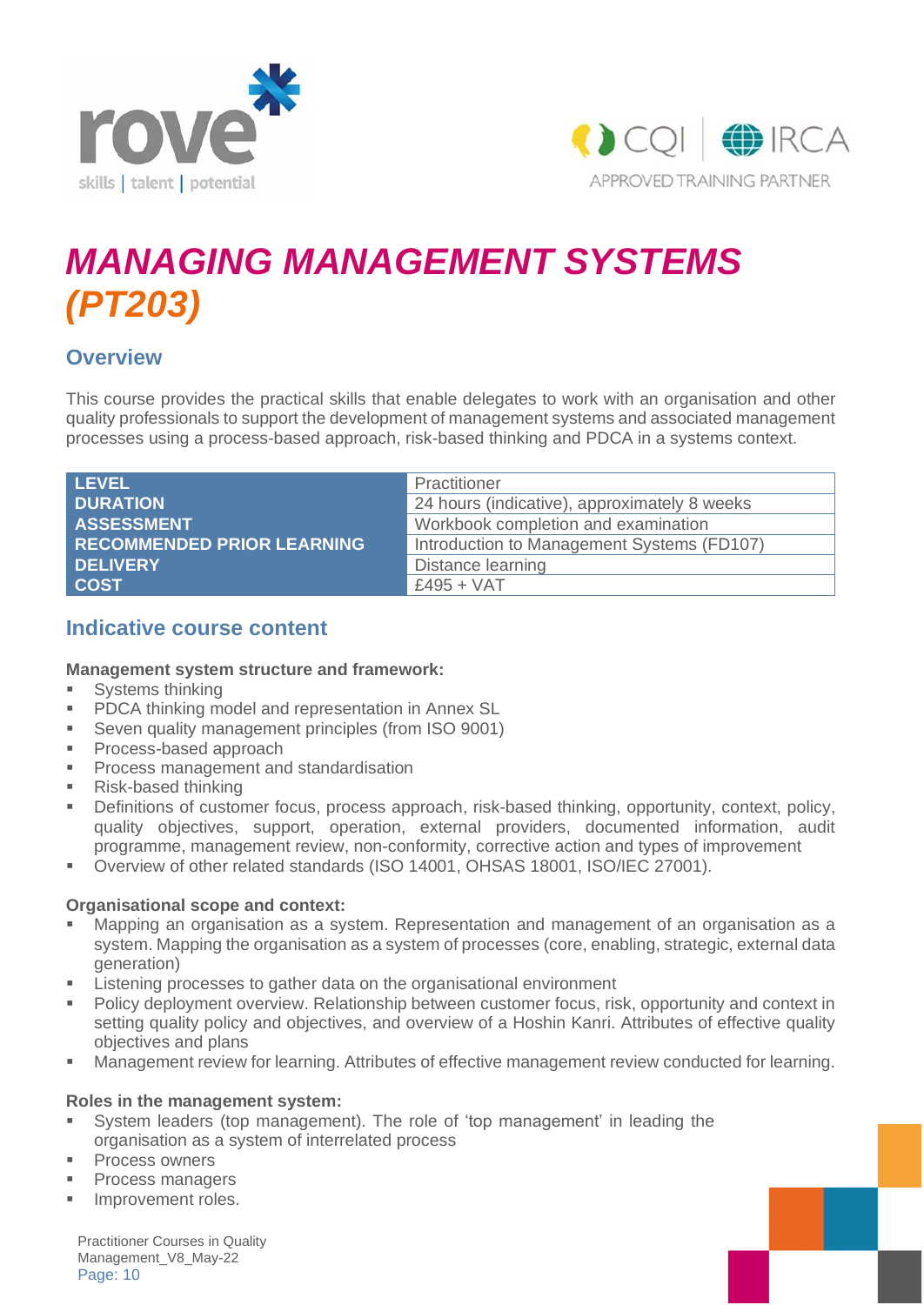



#### **Overview of the role of the following in a management system:**

- Quality objectives: risk, opportunity, strategy development and deployment
- Risk management and overview of key tools
- **Process management and standardisation**
- Types of improvement: correction, corrective action, continual improvement, breakthrough change, innovation and reorganisation
- Quality planning
- **Performance measurement, selecting measures and attributes of effective performance evaluation,** monitoring and measurement. This will include customer satisfaction, process performance and understanding variation (interpretation of control charts)
- Auditing for learning and process confirmation. Definitions and uses of assurance, process confirmation, audit, auditing for learning and the role of the auditor
- **■** Supply chain management.

#### **Designing a management system framework:**

- Typical implementation framework
- Organisational needs for implementation
- Documented information
- Key engagement and resource requirements
- Certification process
- Assessment and gap analysis.

#### **Planning your implementation.**

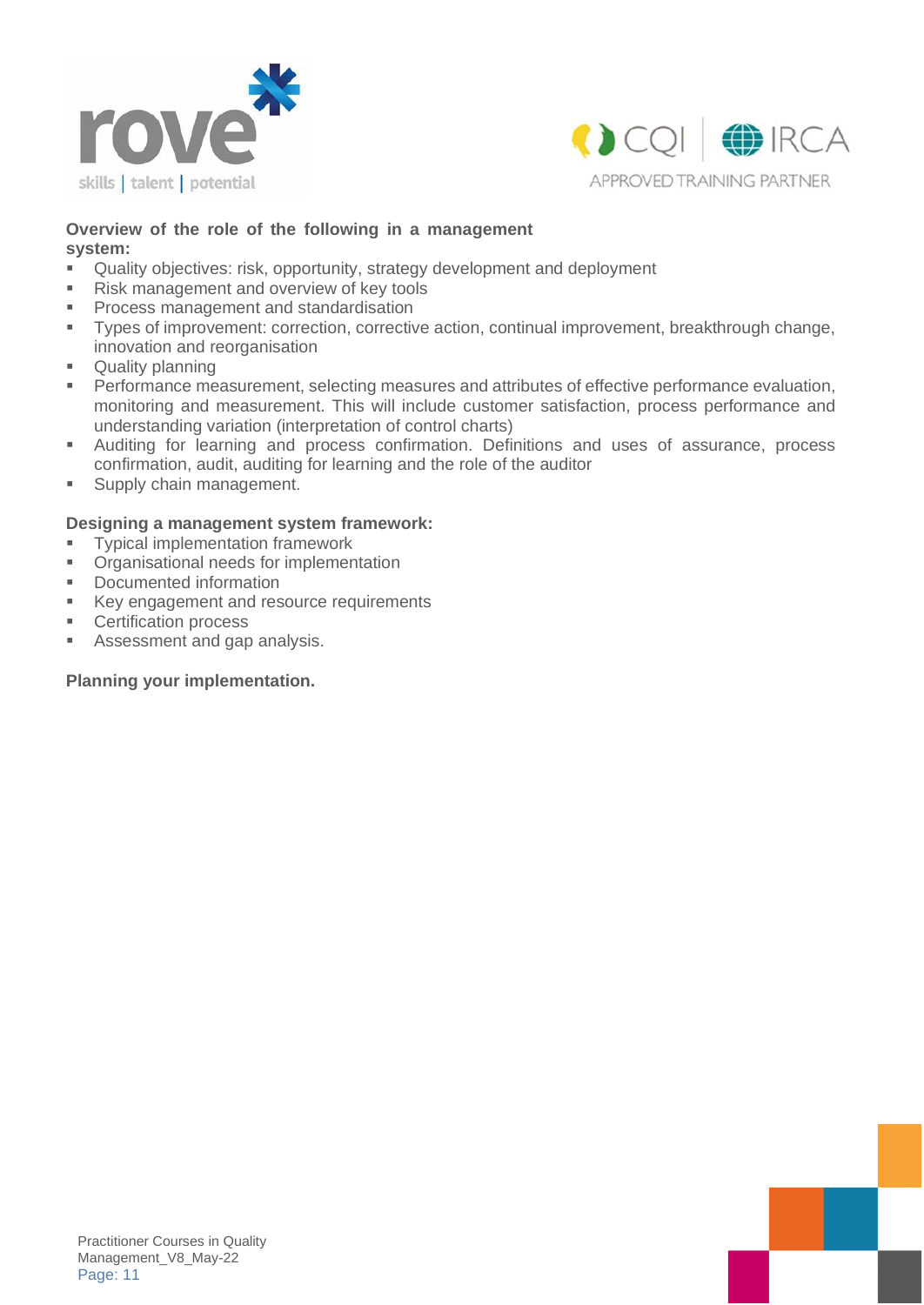



# *MANAGING CHANGE AND CONTINUAL IMPROVEMENT (PT204)*

### **Overview**

This course provides practical skills development in the management of change within the context of process management and improvement, the capability of leading teams in the development of their improvement approaches and the ability to facilitate the management of the associated changes.

| <b>LEVEL</b>                      | Practitioner                                  |  |
|-----------------------------------|-----------------------------------------------|--|
| <b>DURATION</b>                   | 24 hours (indicative), approximately 8 weeks  |  |
| <b>ASSESSMENT</b>                 | Workbook completion and examination           |  |
| <b>RECOMMENDED PRIOR LEARNING</b> | Introduction to Change Management (FD104) and |  |
|                                   | Introduction to Process Design (FD106)        |  |
| <b>DELIVERY</b>                   | Distance learning                             |  |
| <b>COST</b>                       | $£495 + VAT$                                  |  |

### **Indicative course content**

#### **Process management overview:**

- Relationship between standardisation, performance management and continual improvement.
- PDCA
- Prioritisation of improvement activities and targets in line with organisational strategy and needs
- The use of data and metrics in process improvement.

#### **Management techniques for continual improvement:**

- Understanding the impact of localised process improvement on the larger organisational system
- **EXECUTE:** Structure and use of a method of problem solving, such as 3C, 8D and A3
- Process review agendas, roles and outputs
- Process waste (Lean 8 Wastes descriptions and typical examples)
- Visual management use of visual management in identification risks, opportunities and improvements, and tracking of the resulting action plans.

#### **Overview of improvement methodologies (approaches) and their application:**

- **■** Improvement cycles (DMAIC and PDCA)
- Lean
- DMADV
- **Total Quality Management**
- Kaizen
- **Innovation**
- **■** Reorganisation.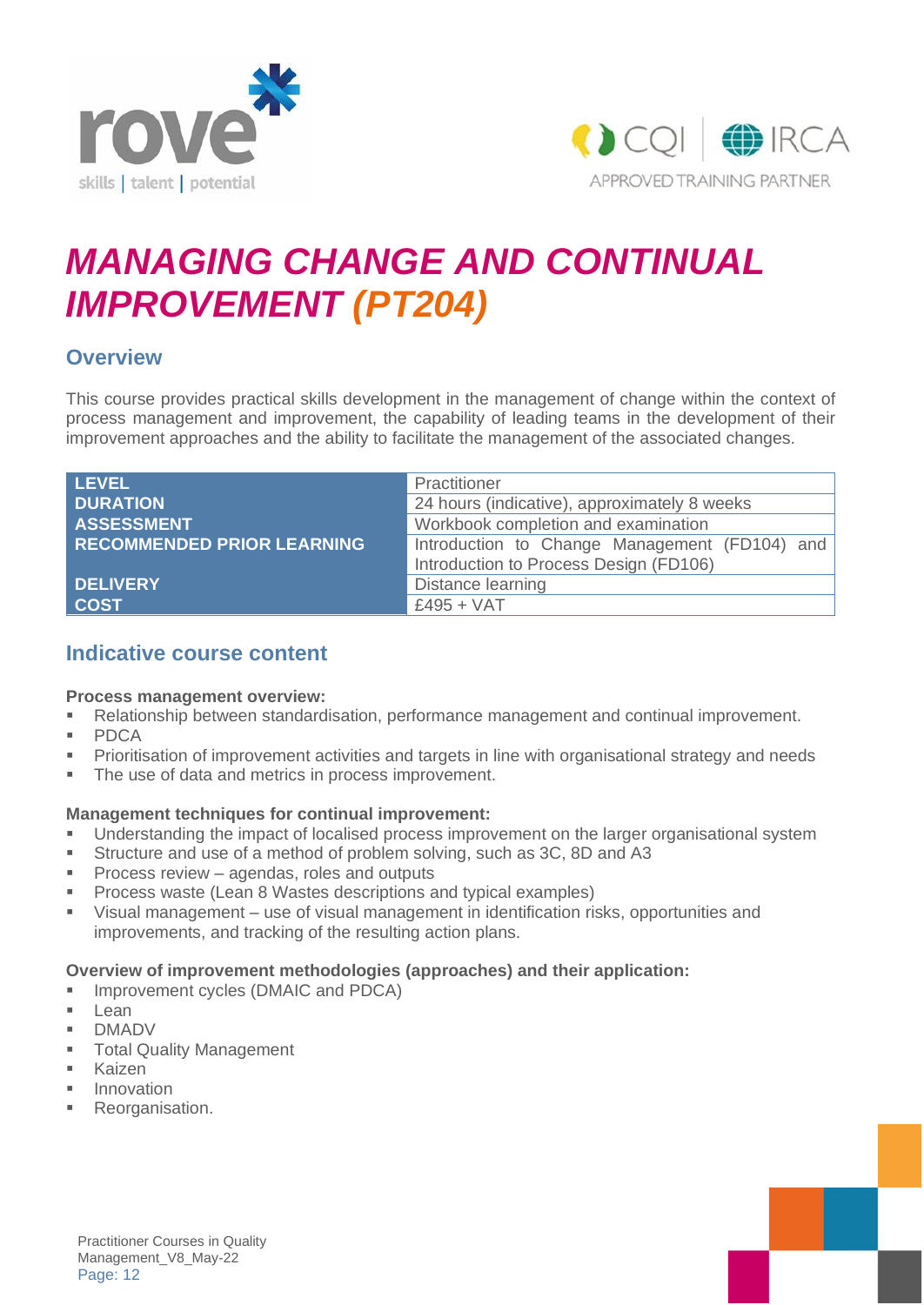



#### **Roles in change management:**

- Change agent
- Sponsor.

#### **Key improvement techniques:**

- **EXEDENT** Identification and elimination of process wastes
- **■** Identification of causes of variation and variation reduction.

#### **Approaches to building readiness for change: stakeholder, process owner, process manager, process operator, planning and influencing:**

- Kübler-Ross change curve
- Kotter and Schlesinger resistance to change approaches
- Construction and use of a stakeholder matrix (for example, simple four box with power vs interest) and the process to identify, prioritise and develop plans for stakeholder engagement.

#### **Effective communications and visual management:**

- Charters
- RACI
- Communication plan/matrix.

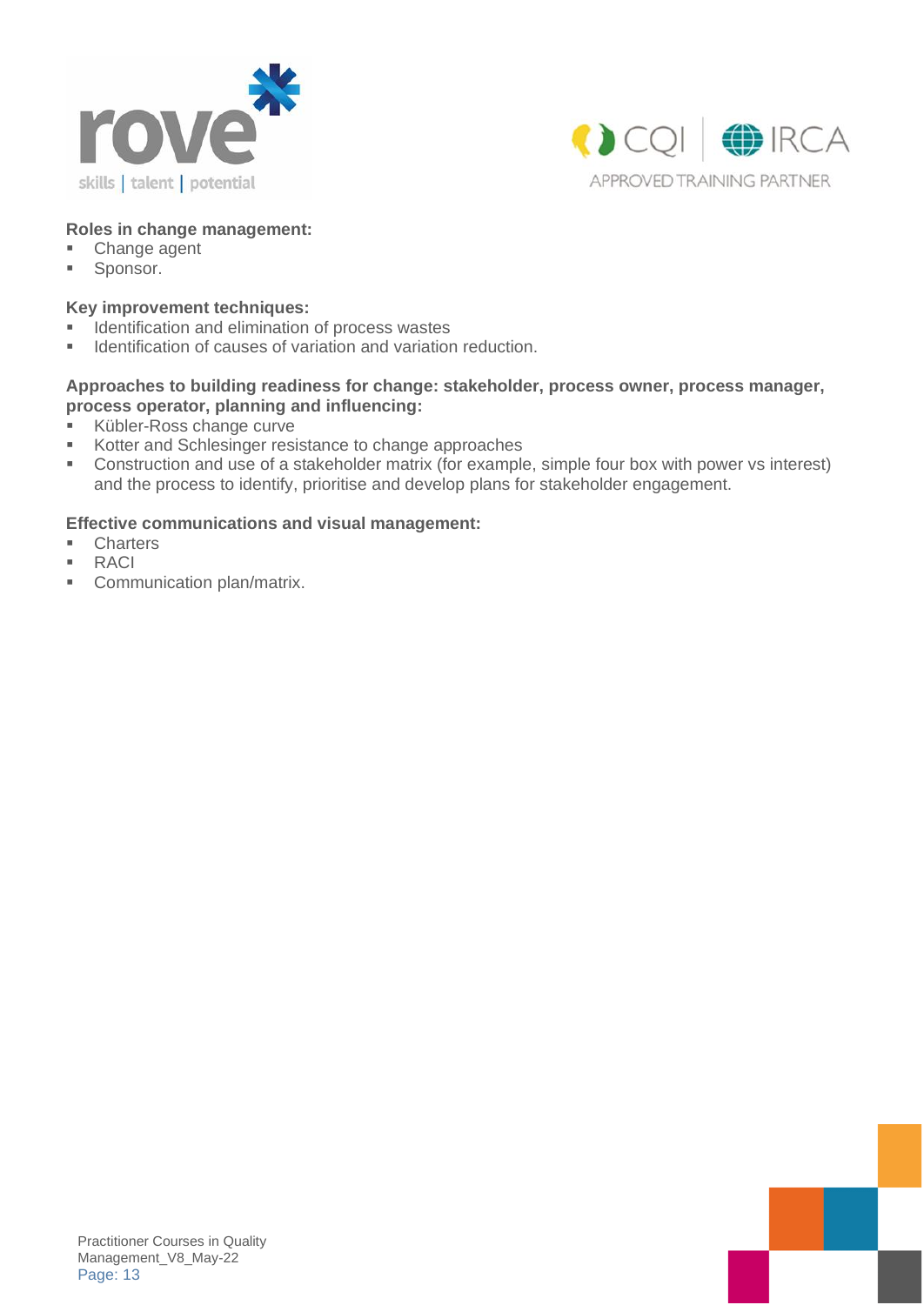



# *MANAGING PROBLEM SOLVING (PT205)*

### **Overview**

This course provides practical skills development of the fundamental tools, techniques and structured methodologies for problem solving and the capability to lead a problem-solving team in the application of the key tools and development of robust and sustainable solutions.

| <b>LEVEL</b>                      | Practitioner                                 |
|-----------------------------------|----------------------------------------------|
| <b>DURATION</b>                   | 24 hours (indicative), approximately 8 weeks |
| <b>ASSESSMENT</b>                 | Workbook completion and examination          |
| <b>RECOMMENDED PRIOR LEARNING</b> | Introduction to Problem Solving (FD102)      |
| DELIVERY                          | Distance learning                            |
| <b>COST</b>                       | $£495 + VAT$                                 |

### **Indicative course content**

**Approaches to problem solving and their use** (such as 3C, 8D, A3, Six Sigma [DMAIC], DFSS, Lean, Kaizen, TPM, Appreciative Inquiry and Kepner-Tregoe)

**Structured problem-solving approaches** (8 Steps).

**Problem definition and scope** (such as Is/is not, description structures and chartering).

#### **Roles in problem solving and workshop facilitation**

#### **Leading teams working with the following tools**:

- Tools to understand current conditions (flowcharts, check sheets, stratification, pareto charts, scatter plots, run charts, histograms, control charts)
- Tools for root cause analysis (cause/effect diagram, 5 Whys)
- Solution generation (idea generation, selection matrices)
- Evaluation of solutions (PDCA)
- Risk analysis (risk matrix, FMEA, mistake proofing)
- Implementation of solutions (standardisation, monitoring, follow-up).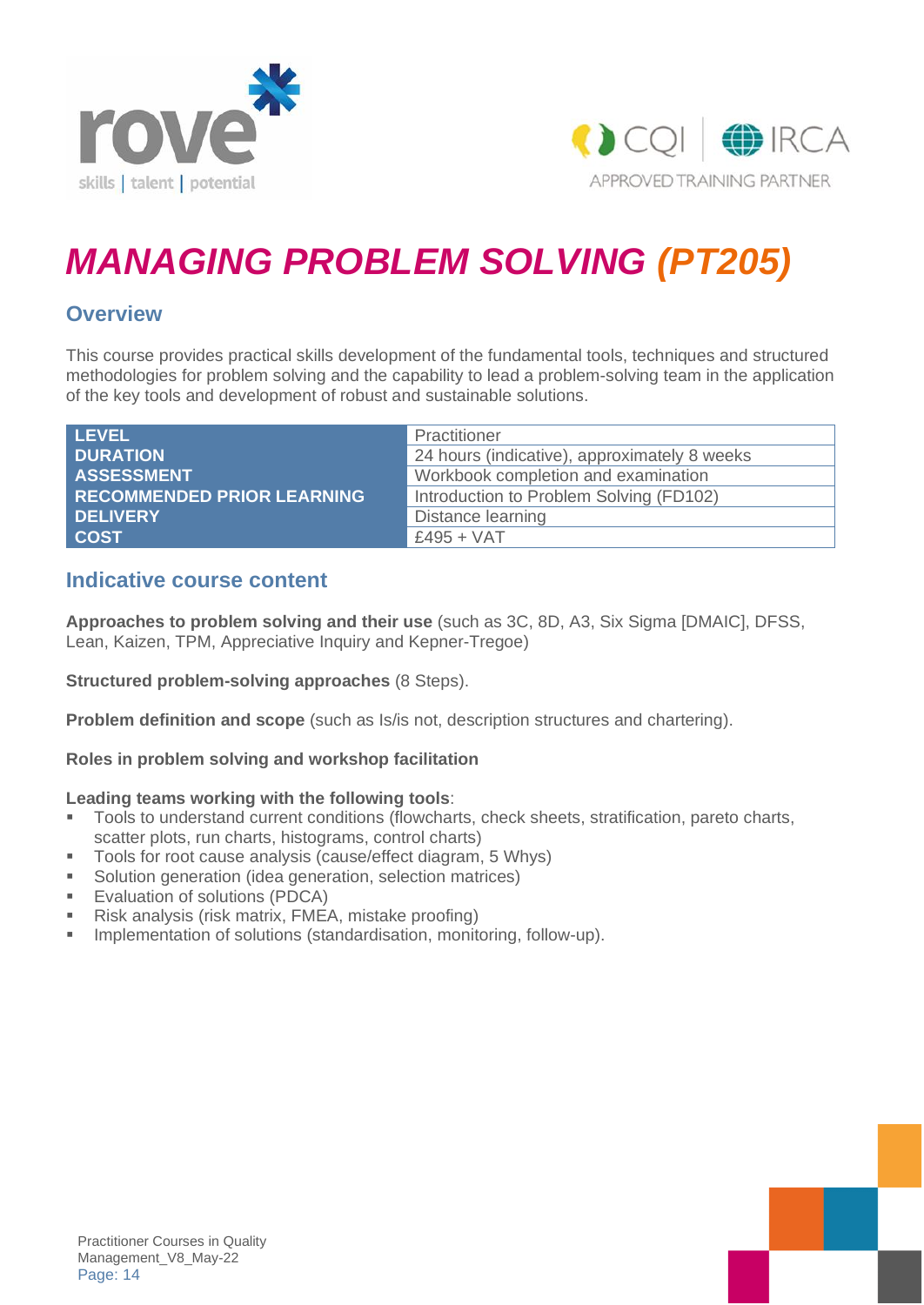



# *MANAGING SUPPLY CHAINS (PT206)*

### **Overview**

This course provides the practical skills required to manage a broad range of supplier activities, the capability to assess the approaches taken by suppliers, measure performance, manage supply chain risks and encourage suppliers to take a process-based approach to drive improvement.

| <b>LEVEL</b>                      | Practitioner                                 |
|-----------------------------------|----------------------------------------------|
| <b>DURATION</b>                   | 24 hours (indicative), approximately 8 weeks |
| <b>ASSESSMENT</b>                 | Workbook completion and examination          |
| <b>RECOMMENDED PRIOR LEARNING</b> | Introduction to Management Systems (FD107)   |
| <b>DELIVERY</b>                   | Distance learning                            |
| <b>COST</b>                       | $£495 + VAT$                                 |

### **Indicative course content**

#### **Elements of the supply chain:**

- Supply chain structures and processes
- **■** Information flow through the supply chain
- **■** Introduction to supply chain logistics
- Contracts, sourcing agreements and negotiation techniques
- Requirements of ISO 9001 for 'external providers'.

#### **Supply chain alliances:**

- Benefits of a partnership approach
- Supplier development
- Supplier communication strategies (listening skills and communication styles)
- The role of the supplier in improvement activities
- Risk management in the supply chain.

#### **Process management and the supply chain:**

- Overview of process approach
- Difference between product/service assessment and process assessment.

#### **The role of the supplier/external provider in product/service development:**

- Overview of the stages on product/service quality planning
- Overview of key tools used in quality planning (project plans, checklists, process maps, FMEA,
- control plans, control charts, capability analysis and capacity planning).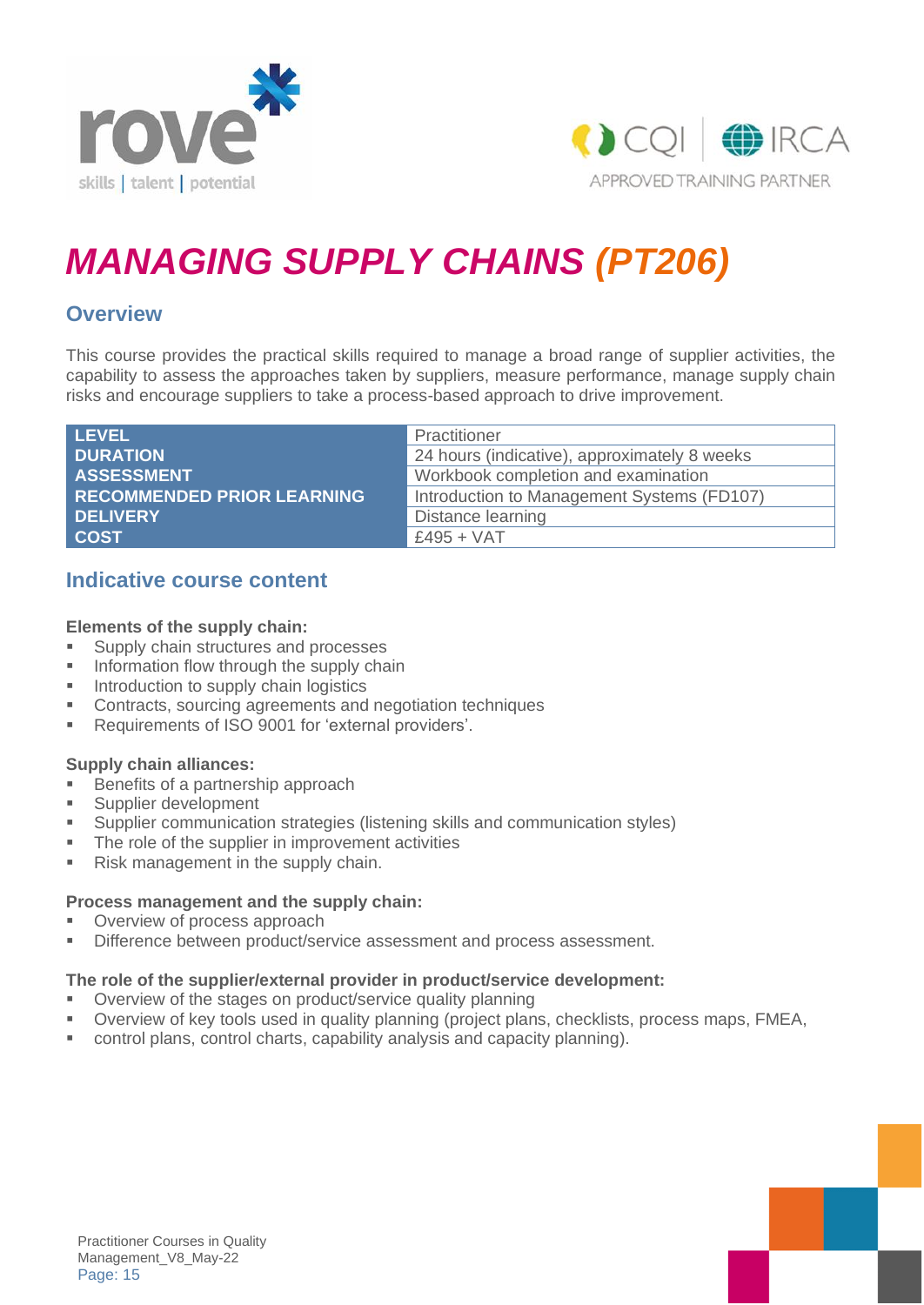



#### **Measuring supplier/external provider performance:**

- Supplier selection and assessment methods<br>■ Supplier surveys
- Supplier surveys
- **Establishing specifications and service level agreements**
- Methods for product/service approval (process and documentation reviews, certificates of
- conformity, inspection records, test certificates, audit)
- **•** Performance measures, monitoring and improvement (periodic reviews, audit programmes,
- feedback communication processes, problem and non-conformance investigation processes and
- protocols).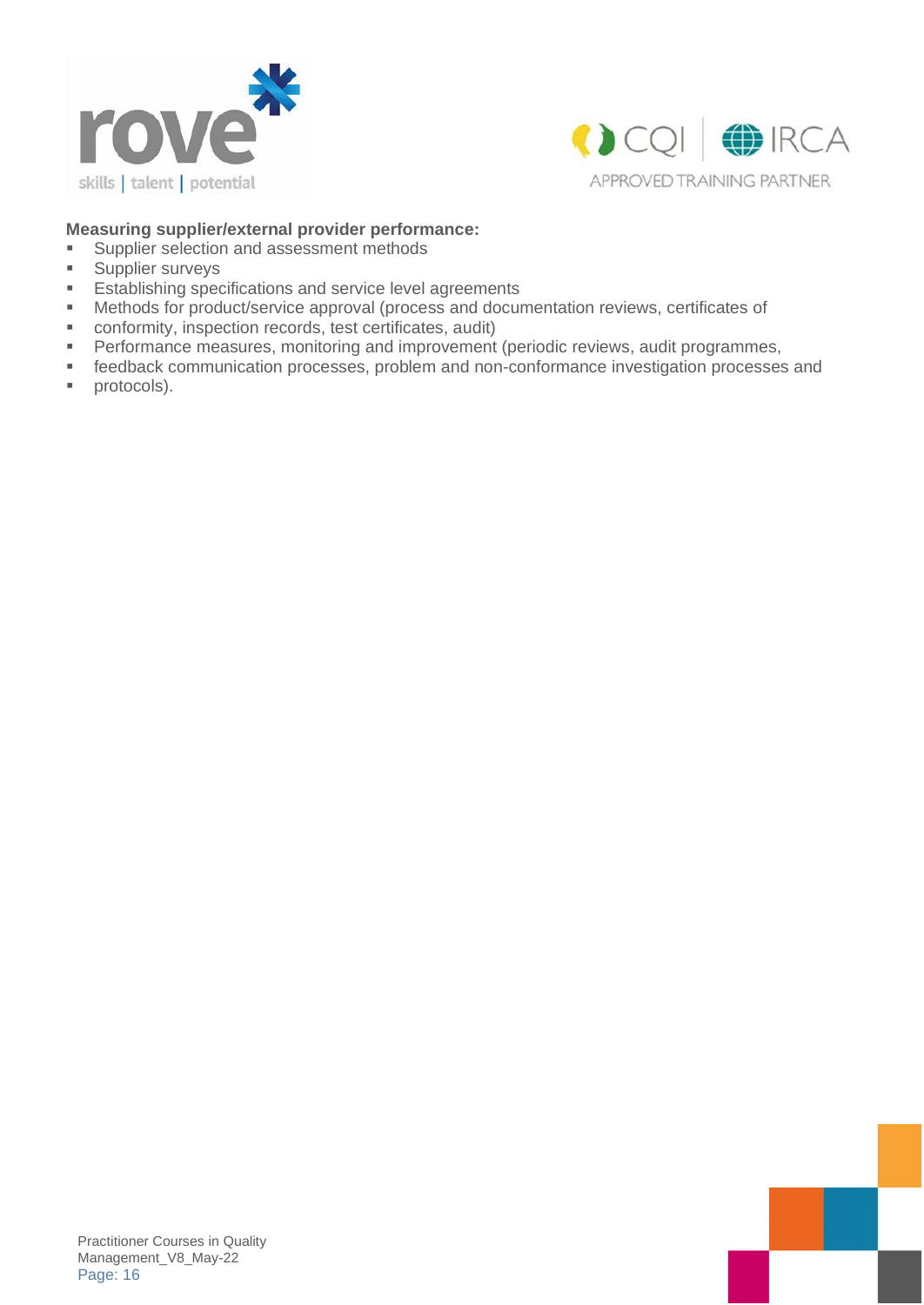



# *MANAGING CUSTOMER EXCELLENCE (PT207)*

### **Overview**

This course provides the practical skills required to identify different types of customers and stakeholders, gain insight into their requirements and translate requirements into their organisation's governance, assurance and improvement processes, hence driving customer excellence.

| <b>LEVEL</b>                      | Practitioner                                   |  |
|-----------------------------------|------------------------------------------------|--|
| <b>DURATION</b>                   | 24 hours (indicative), approximately 8 weeks   |  |
| <b>ASSESSMENT</b>                 | Workbook completion and examination            |  |
| <b>RECOMMENDED PRIOR LEARNING</b> | Introduction to Product and Service Management |  |
|                                   | (FD105)                                        |  |
| <b>DELIVERY</b>                   | Distance learning                              |  |
| <b>COST</b>                       | $£495 + VAT$                                   |  |

### **Indicative course content**

#### **Requirements for a customer-focused organisation:**

- **•** The organisation as a system
- Organisational processes for listening to the external environment, including SWOT and PESTEL
- Relationship to strategy development and stakeholder analysis
- Relationship to strategy deployment (Hoshin-Kanri) and quality objectives
- Customer requirements for process-based approach, product and service quality planning and
- **■** improvement
- Requirements of ISO 9001 for customer focus
- Concepts of supply chain excellence.

#### **Establishing customer requirements:**

- Identifying the customers
- Understanding the different types of requirements
- Construction and use of the Kano Model
- Establishing critical to quality deliverables
- Construction and use of CTQ Trees and requirements matrices.

#### **Capturing the voice of the customer:**

- Different methods for capturing the voice of the customer
- **•** Techniques for interviewing the customer, focus groups and questionnaires
- **Customer survey design**
- Customer knowledge banks
- Customer observation techniques.

Practitioner Courses in Quality Management\_V8\_May-22 Page: 17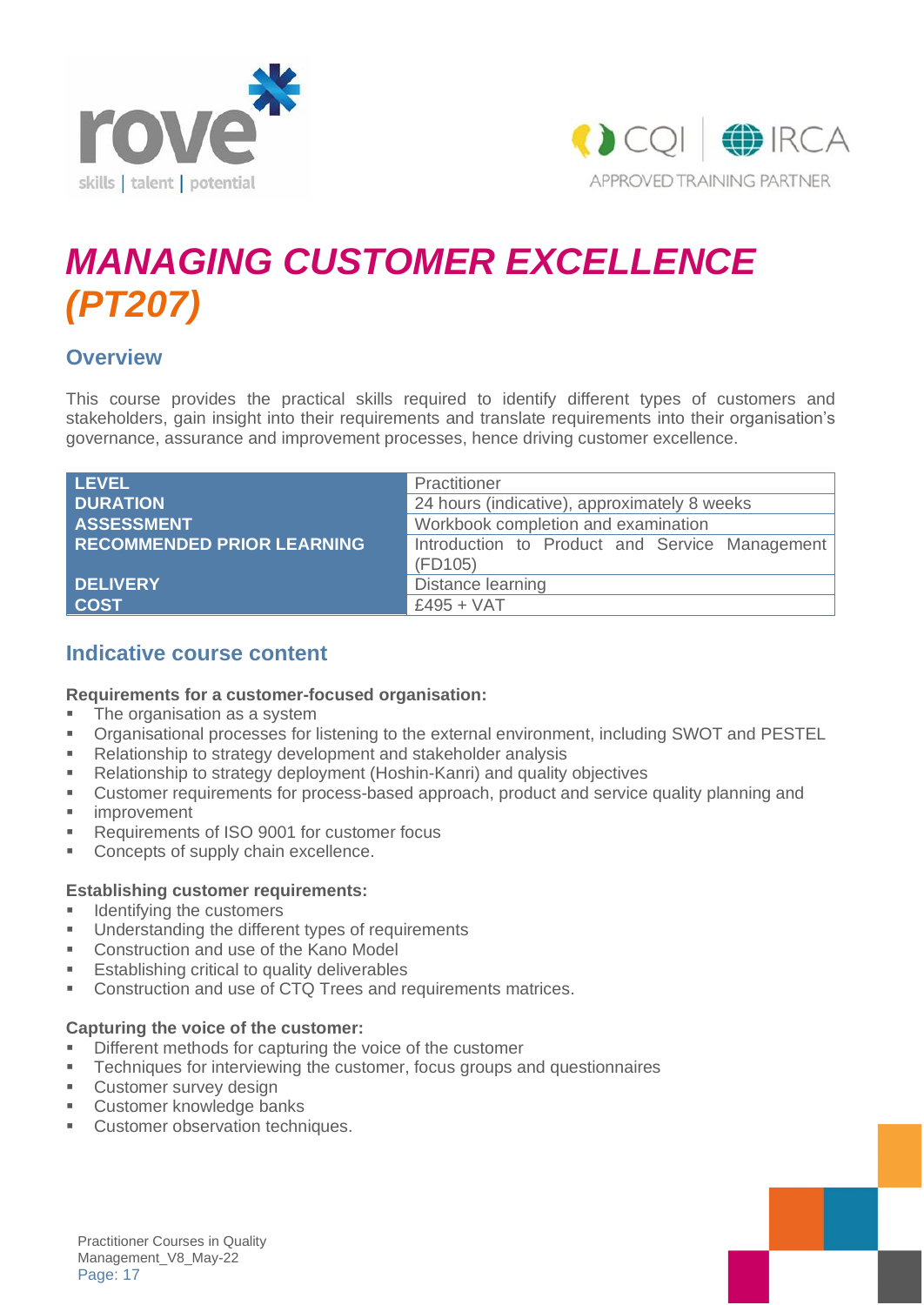



#### **Translating customer requirements:**

- Operational definitions
- The Customer Interaction Cycle
- Managing risk of customer dissatisfaction.

#### **Analysis of data:**

- Types of data: qualitative, categorical, ordinal, discrete (or attributes), continuous (or variables) and
- the benefits/drawbacks of each
- Data collection
- Sampling methods (random, systematic, stratified)
- **EXECUTE:** Affinity diagram, interrelationship diagraph.

#### **Assessing customer satisfaction:**

- Cost of poor quality
- **EXECUTE:** Different data types and their benefits/drawbacks
- Analysis of customer survey results
- Customer journey mapping
- The role of social media in broadcasting success or failure.

#### **Handling customer feedback:**

- Complaint handling
- Root cause problem solving
- Handling positive feedback.

#### **Innovation and new products/services:**

- Customer behaviour and product/service interaction
- Techniques to evaluate the external environment
- **EXEC** Scenario planning techniques.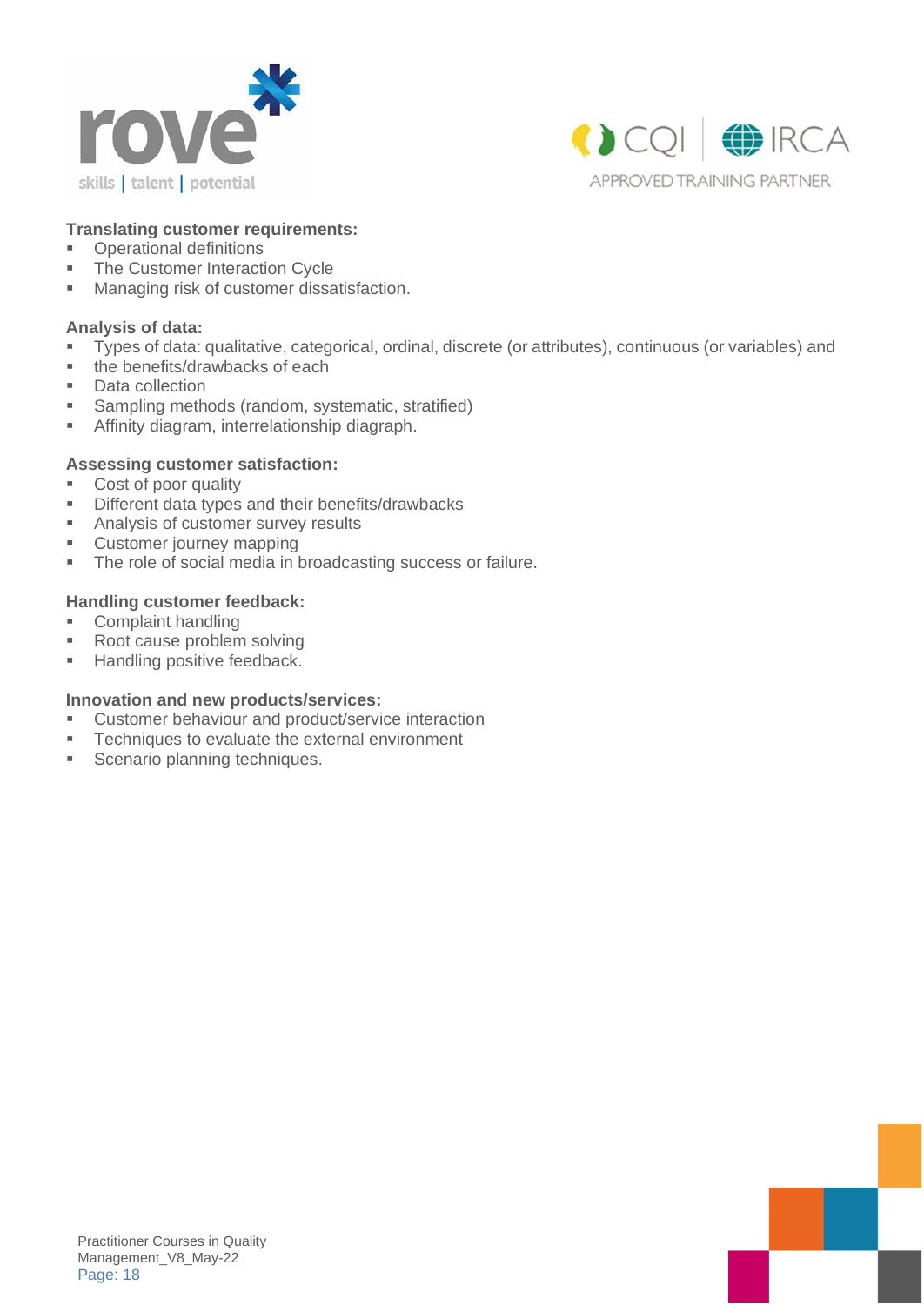



# *MANAGING QUALITY PLANNING (PT208)*

### **Overview**

This course provides the practical skills to manage the early phases of the product/service lifecycle and work with teams to deploy an integrated project-based approach to product/service quality planning and risk management, in order to meet customer and stakeholder requirements.

| <b>LEVEL</b>                      | Practitioner                                              |  |
|-----------------------------------|-----------------------------------------------------------|--|
| <b>DURATION</b>                   | 24 hours (indicative), approximately 8 weeks              |  |
| <b>ASSESSMENT</b>                 | Workbook completion and examination                       |  |
| <b>RECOMMENDED PRIOR LEARNING</b> | Introduction to Risk Management (FD103) and               |  |
|                                   | Introduction to Product and Service Management<br>(FD105) |  |
| <b>DELIVERY</b>                   | Distance learning                                         |  |
| <b>COST</b>                       | $£495 + VAT$                                              |  |

### **Indicative course content**

#### **Benefits of product and service planning:**

- Principles of PDCA
- Relationship between PDCA and product/service planning
- **E** Standards for Quality Planning (ISO 31000, ISO 10005).

#### **Translating customer/stakeholder and other requirements into functional product and service requirements:**

- Review of Creating Customer Excellence (voice of the customer)
- Understanding how to establish legal, compliance, regulatory, societal and standards-related requirements
- Quality function deployment overview
- **Building the House of Quality**
- **EXEC** Generating the 'waterfall' of matrices.

#### **Managing projects (overview):**

- Key principles and roles
- **•** Project charters
- Milestone planning
- Business case
- **•** Development of timing plans
- Monitoring projects
- E Key requirements of ISO 9001:2015 (Sections  $8.2 8.6$ ) for product/service design and development.

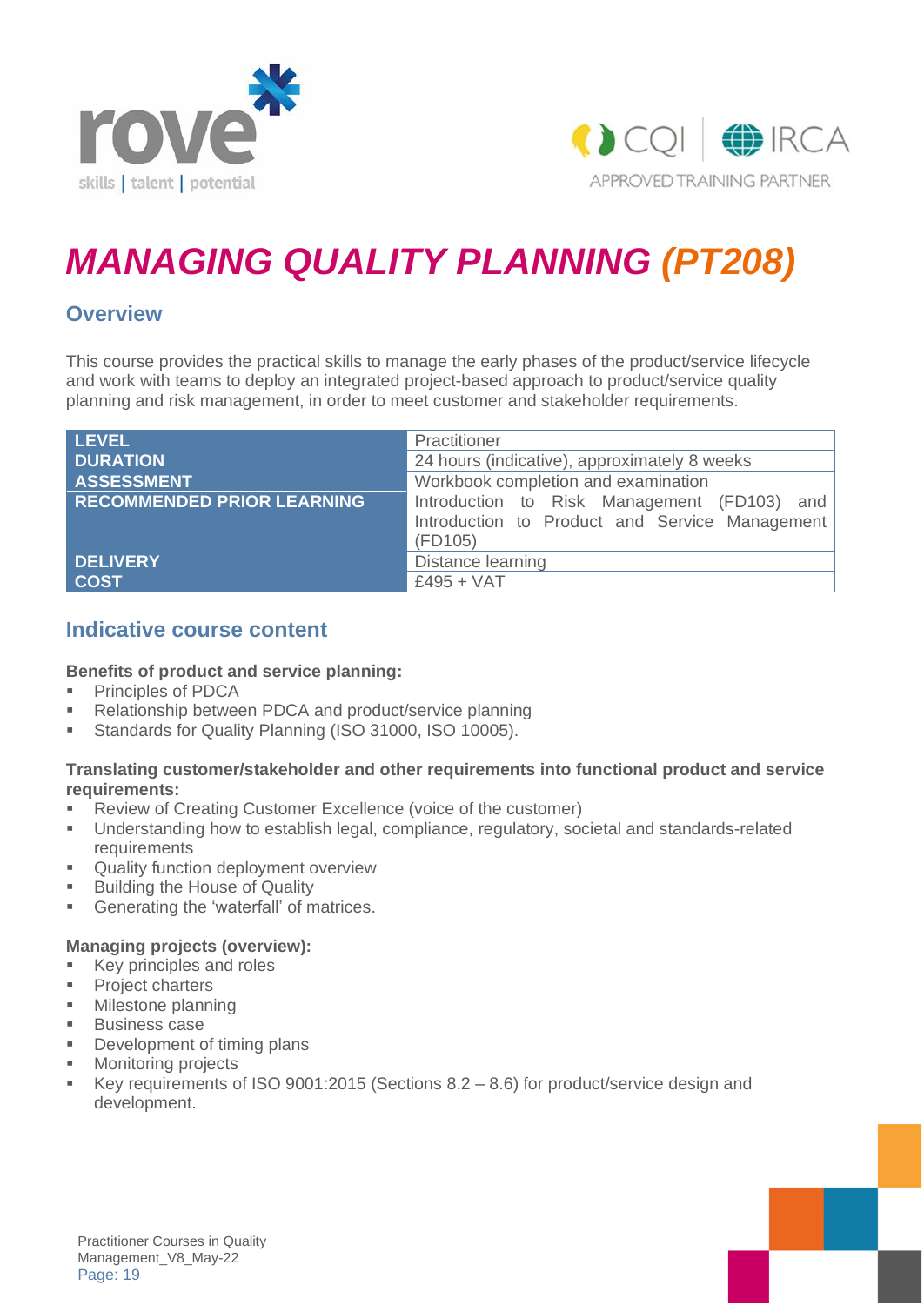



#### **Managing products and services through quality planning phases:**

- Overview of Design for Six Sigma project methodology of Define, Measure, Analyse, Design, and Verify
- Stage-gate reviews
- Checklists
- **•** Design verification
- **•** Product/service validation
- Key tools: Design Failure Mode and Effects Analysis, control plan, capability
- Managing external provider/supplier development.

#### **Managing project and product/service risks:**

- Risk assessment tools: risk register.
- Risk evaluation tools: risk matrix.
- Product/service risk analysis tools: Fault Tree Analysis, Design Failure Mode and Effects Analysis, Process Failure Mode and Effects Analysis.
- Managing scope.
- Budgets and financial planning.
- Risk response techniques.
- **■** Integration into quality planning methodologies and project stages.

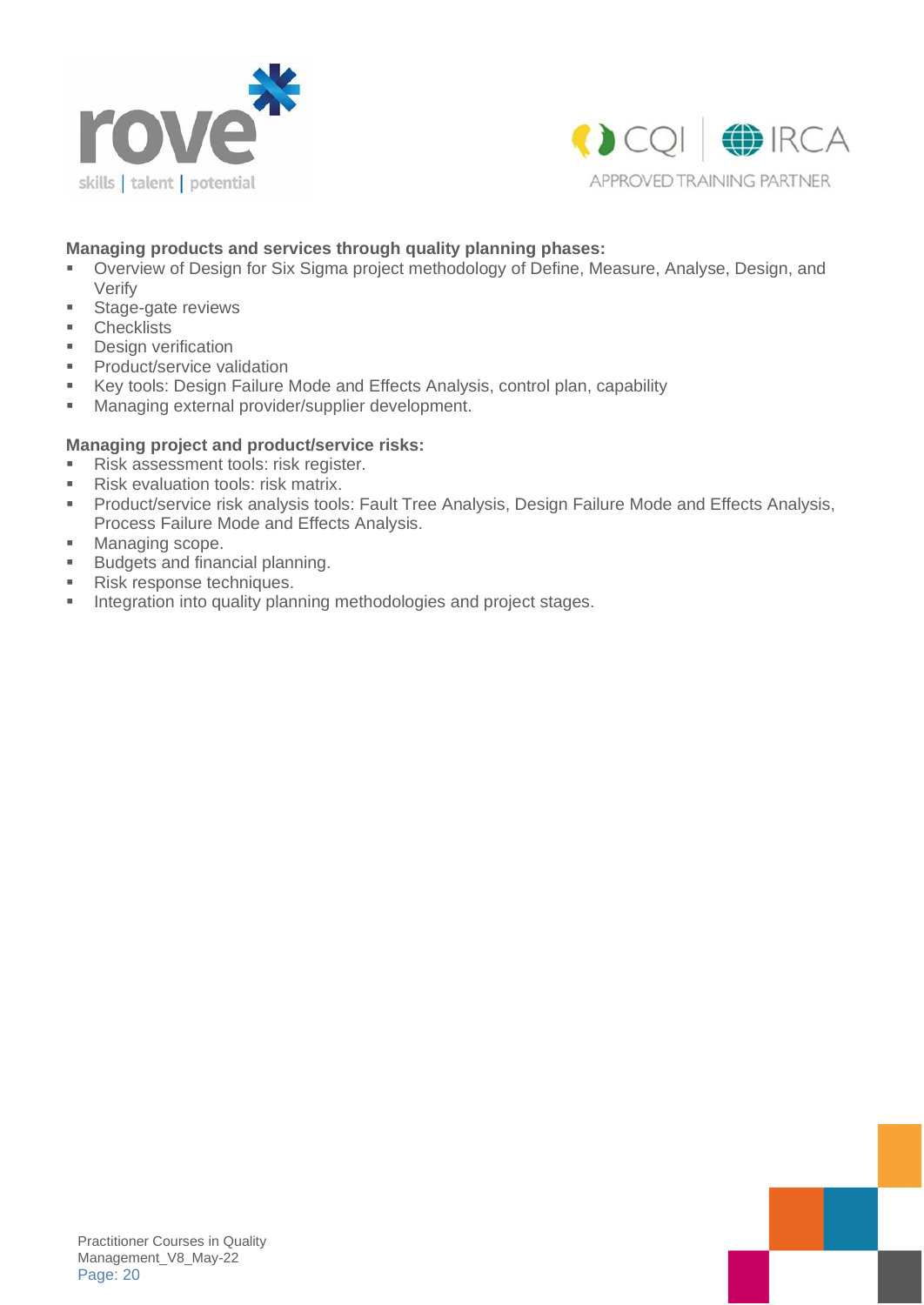



# *MANAGING AND INFLUENCING STAKEHOLDERS (PT209)*

### **Overview**

This course provides practical skills development in order to effectively apply a range of tools and techniques when working with customers, stakeholders, top management and external providers/suppliers to increase their readiness to change and overcome resistance.

| <b>LEVEL</b>                      | Practitioner                                       |
|-----------------------------------|----------------------------------------------------|
| <b>DURATION</b>                   | 24 hours (indicative), approximately 8 weeks       |
| <b>ASSESSMENT</b>                 | Workbook completion and examination                |
| <b>RECOMMENDED PRIOR LEARNING</b> | Introduction to Stakeholder Communications (FD108) |
|                                   | and Introduction to Change Management (FD104)      |
| <b>MANDATORY PRIOR LEARNING</b>   | None                                               |
| <b>DELIVERY</b>                   | Distance learning                                  |
| <b>COST</b>                       | $£495 + VAT$                                       |

### **Indicative course content**

#### **Stakeholder analysis and management:**

- 4-box Power vs Influence
- **EXECTE Strategies for managing and communicating with stakeholders**
- Construction and use of the stakeholder matrix (Simple 4-box with Power vs Interest) and the process to identify, prioritise and develop plans for stakeholder engagement.

#### **Influencing styles:**

- Use and application of generic influencing styles
- Rationalising
- Asserting
- Negotiating
- **·** Inspiring
- Bridging
- Influencing people
- **·** Influencing situations.

#### **Transactional analysis:**

- Ego states
- **Types of transactions**
- Behavioural diagnosis.